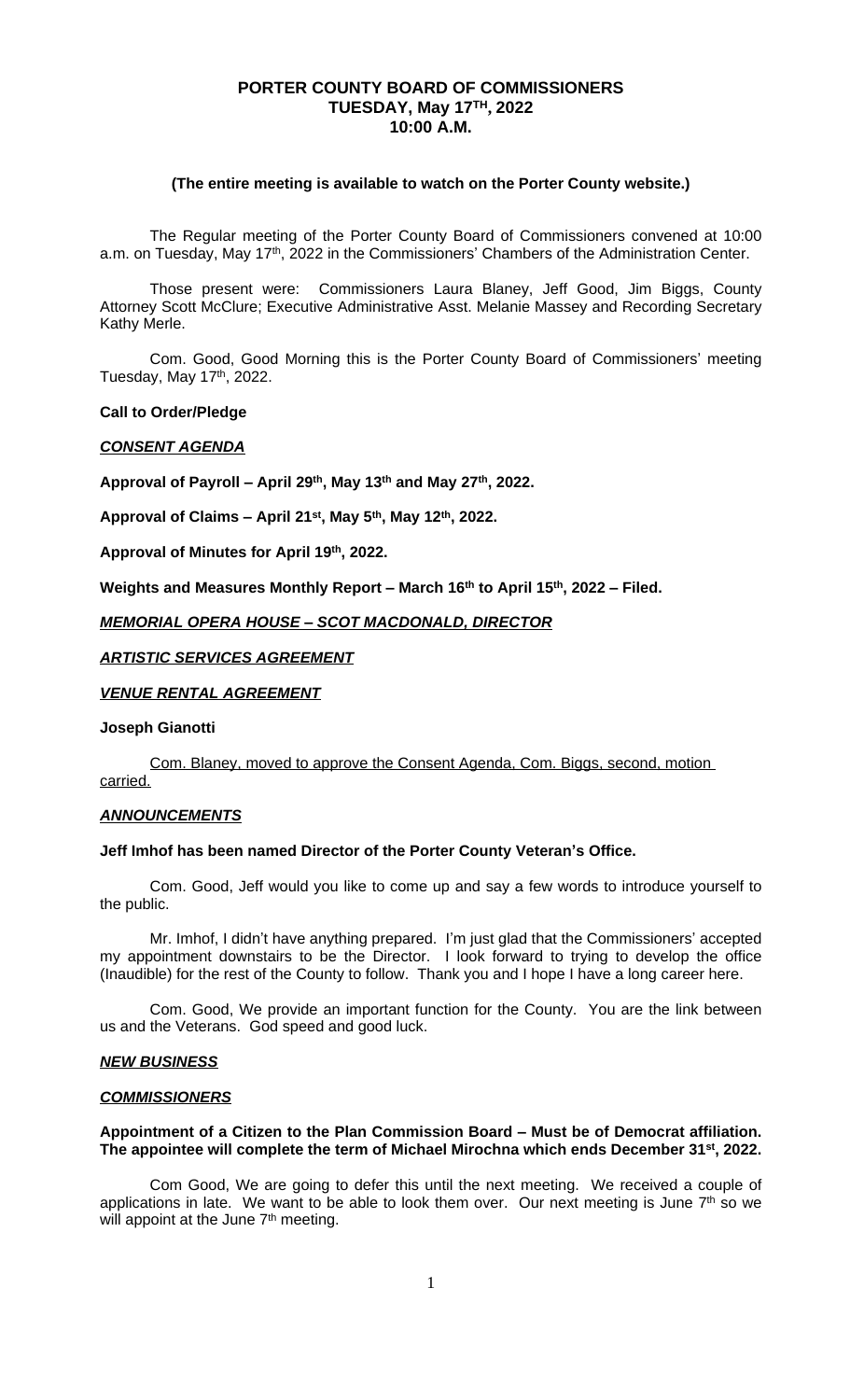**Accepting Applications to Appoint a Citizen to the Board of Trustees Porter County Public Library System. The deadline will be June 2nd, 2022.**

Com. Good, There is no political affiliation required. Stu Summers' term is up.

Com. Blaney, I received an email from Stu stating that he would like to be reappointed.

Com. Good, Okay, but whatever we do we're accepting applications starting today.

### **Accepting Applications to Appoint a Citizen to the Convention, Recreation and Visitors Commission. The appointee will complete the term of Harry Peterson which ends December 31st, 2022.**

Com. Good, This appointment will go until the end of this year and then be up for reappoint for next year.

### **Accepting Applications to Appoint a Citizen to the Alcoholic Beverage Commission – Must be of a Republican affiliation. The appointee will complete the term of Jason Gilliana which ends December 31st, 2022.**

Com. Good, Jason Gilliana has become a governor's appointment to the RDA to the Development of Infrastructure Committee. He cannot serve two lucrative positions.

### **An Employee's Request for Insurance Coverage.**

Atty. McClure, Pursuant to our handbook if a retiree qualifies under all of the state statutes for our retiree insurance they have to make a formal request to the Commissioners. That has been made through the H.R. Department. All qualifications have been reviewed and this individual does comply with all of those.

Com. Good, Is that Cobra?

Atty. McClure, It's not Cobra but the same rate is utilized for the retiree insurance as Cobra.

Com. Biggs, moved to approve the Employee request for Insurance Coverage, Com. Blaney, second, motion carried.

## **Jan Pyrce, Pyrce Healthcare Group – Mental Health Survey Presentation.**

Ms. Pyrce, Thank you appreciate the opportunity to be here today to present the results of an assessment that we did for the community. First I just would like to start out and thank the County for the opportunity to provide this and commend the County for your leadership in taking these steps to conduct a community assessment on suicide awareness and prevention. As we know there's has been growing concern in our country in this area and I appreciate your interest and commitment to this area. As a county I'd also like to thank, there's a number of people here in the audience who participated in the assessment in the interview process and I wanted to recognize and thank all of them as well. Obviously an initiative of this nature does its best by having as much participation as possible and I appreciate the folks who did support us in there and who have come today to hear the presentation. So we began this assessment in November 2021 and completed it in May. We have the full report which is 40 pages. Today I will be going over a PowerPoint summary of some key national issues, the findings and the recommendations to go over with you today. So this is the executive summary of the full report. This is the team that worked on the report with me today are Ann Schreiner our senior clinical consultant who has a master's in social work and has worked as a CEO of a large community mental health center social service agency and has extensive experience.

Ms. Schreiner, My background is both in social work and in business with an MBA. I kind of approached this from both lenses both looking at strategic planning as well as good clinical care.

Ms. Pyrce, Also working on the project was Mimi Peck who is our analytics person. The methodology is a big part of this. Our approach is to do qualitative research by engaging key individuals as participants who are stakeholders in a number of different areas. We did 38 interviews with individuals representing agencies, law enforcement, schools, criminal justice, the recovery community state agencies and local government. We also took a look at trends obviously looking at qualitative and quantitative factors both from the coroner's office here, the CDC as it has breakouts for the state and for Porter County. As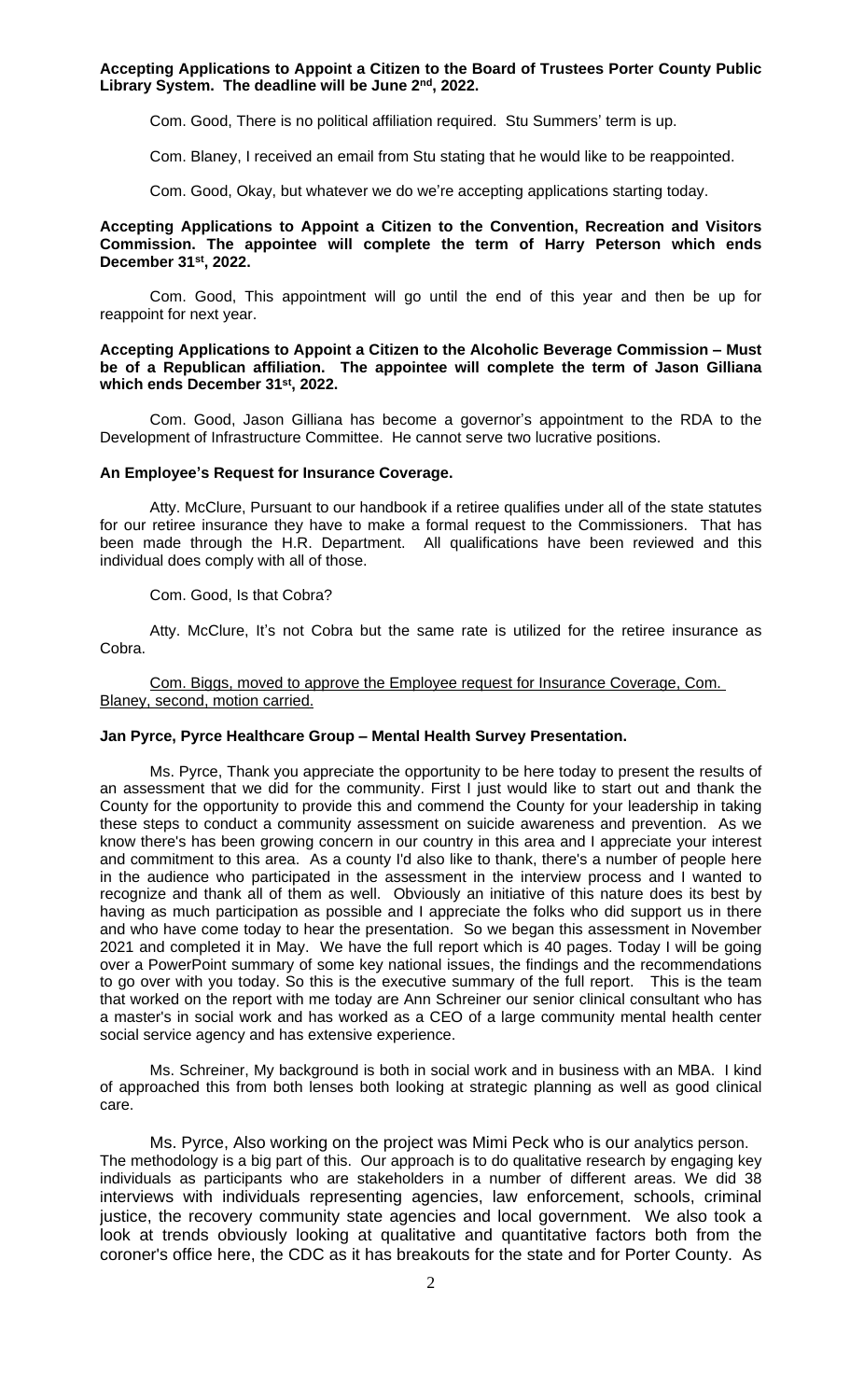well as other databases and then we looked at some of the key research studies really looking at this field of suicide awareness and prevention is evolving and really wanting to be sure our approach is using the best research findings. There were two kind of significant research studies that were just published in January and those are some highlights from those are included in here because I think they have a lot of relevance for the framework on suicide awareness and prevention. I should also mention and I know I think the agenda it says mental health survey, I mean obviously suicide awareness and prevention has links to both mental health and mental illness as well as substance abuse. The focus of the study was specifically on suicide awareness and prevention and we certainly will touch on many of those interfaces in the mental health and substance abuse arenas. So a couple key trends just to set the umbrella framework for what's happening in this country in terms of suicide rate in 2020 in the U.S. Per hundred thousand individuals a couple trends highest in middle-aged white men on average 130 suicides a day. It gives you a few other here in the bullet points. I think everybody can see the power point here. Rural counties being hit particularly hard and I think what's most important on this PowerPoint slide is the last bullet here that suicide touches whole communities and this is again national CDC trends. Each person who dies by suicide leaves behind 135 people who knew that person and the impact in suicide and the bereavement that follows. This is how it certainly developed into a community issue in addition to the individuals impacted. All the family and other members who are impacted. Here's some quick trends. Taking a look Porter County compared to Indiana and compared to U.S. Looking again at this incident level per hundred thousand individuals as you can see the far….as you're looking at it the far right shows you Porter County had a spike in 2017 that's come down some, but has you know really trended and closer to the Indiana rate. Higher than the U.S rate in terms of suicide death age adjusted per hundred thousand and this kind of gives you that same data in the graph where you can see that kind of spike. We're starting out 2012. The green again being Porter County kind of higher than the state, higher than the U.S and peaking in 2017. Coming down a little bit closer still somewhat higher there in 2020. So what part of the framework we use for this assessment comes from SAMSHA the Suicide Prevention Resource Center. They've provided five guiding principles or pillars for looking at suicide awareness and prevention. Starting from the right one is using evidencebased prevention and we continue to look in our field for where the research studies, what communities are on there, how do we use best evidence-based practice and that's still a dynamic process. I mean research is ongoing as we sit here today. You know that using research-based approaches is extremely important. Second kind of going from the left culturally competent approaches. Third safe and effective messaging and reporting. Fourth very important partnerships and collaboration. No single organization or entity is going to be able to have full responsibility. There really has to be partnerships and collaboration and it has to be from professionals, mental health professionals, individuals in the substance abuse field, the health care field as well as the community at large and you'll see some research how there really needs to be a big tent in terms of partnerships and then last is engaging individuals with lived experiences. The research has shown this is even more important than individuals who have this experience that we engage them. There's an initiative in the field now that is percolating in Indiana described as lost teams. In fact I think there's some state funding for developing those programs. Again, this is from a national framework. One of the key elements in the process. Two just researched studies that again I want to mention is that they both at the kind of final bullet here although there's been a growth if we graft this in suicide prevention programs nationally. Utilization of those programs has not grown at the same level that the programs have. Again, the concern there is that as risk individuals are not always assessing the programs within the formal behavioral health system. So that's I think important for us to think about in how we build community-based programs. A couple of the other research findings that several factors that they found that contributed to non-use first and foremost stigma which has to be a huge part of addressing that in any awareness and prevention program. Negative limited access, so of course how services are accessible to the person that needs them is important and as well as negative attitudes or negative experiences with the mental health system. This is where the authors made a couple recommendations too. I think important to us today one is this idea of peer supporters which goes back to that kind of loss team idea. The second is taking a public health approach outside of the formal treatment that we really have to think of suicide awareness and prevention as a public health issue. From a public health model what we would hope to focus on in building the most effective suicide awareness and prevention are four arenas as in this diagram. The first if looking at it from the left would be promotion or what was the term we use more often as awareness. Then we look at prevention. Then we have treatment where we actually have an intervention within an individual and then the fourth area being recovery where again we have support for that individual through our support communities for recovery. I think many of you may be familiar with that concept from the addiction substance abuse community and I think that idea of recovery is now being used much more broadly in the whole mental health arena.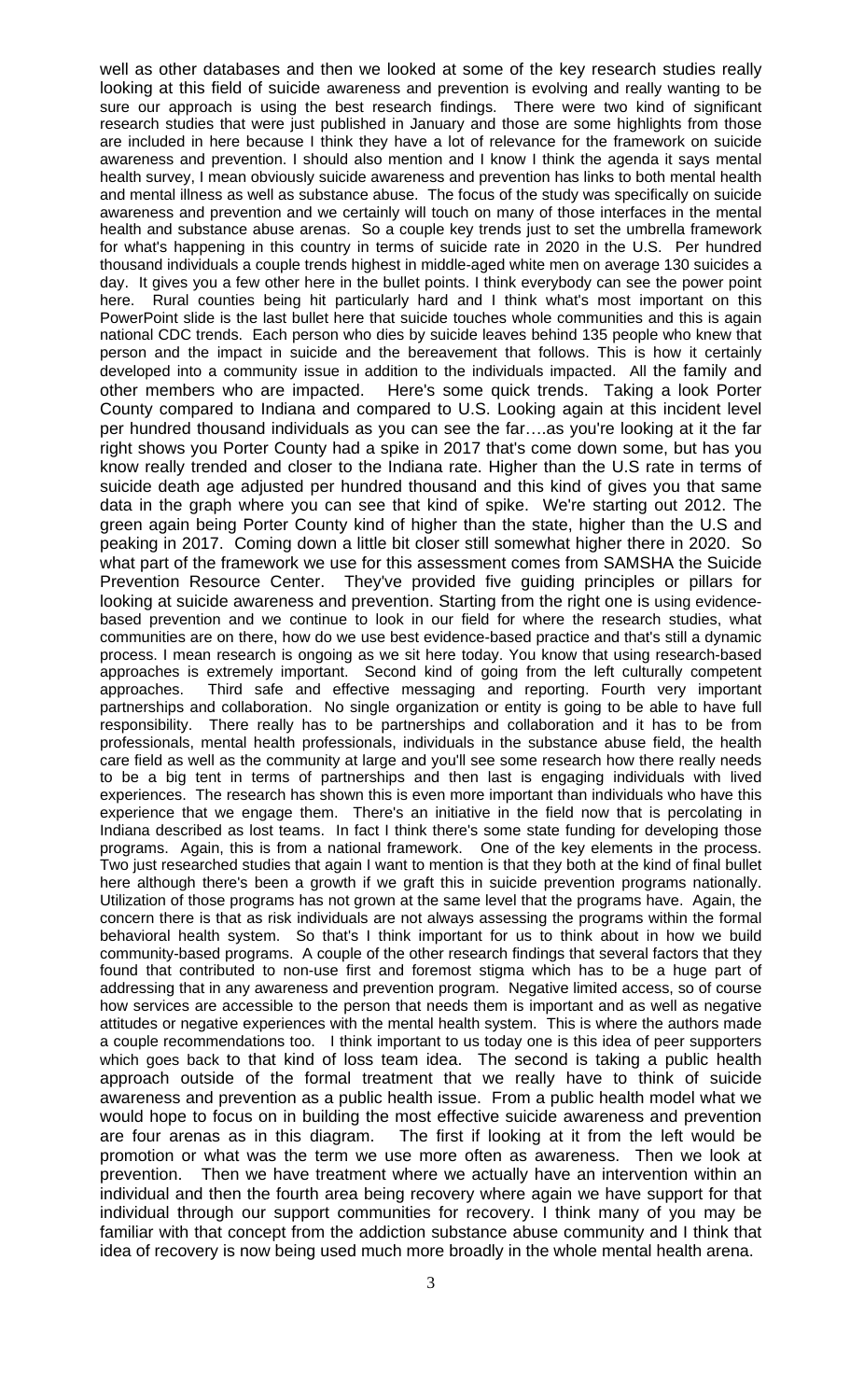We think what the public health model suggests is although many times we get focused on treatment which of course is extremely important. We want somebody that presents the absolute best that we can do for the individual. How do we go upstream and do the kind of awareness promotion prevention but to work with individuals before they get to that point of needing services. So we need all four of these arenas. Going into the study here are key findings. Again and I should really start with saying that the County does have some very good evidence-based programs in awareness and prevention that are currently ongoing. I'll mention a few of them. One is question persuade and refer QPR. One is mental health first aid. Another one is sources of strength and these are training programs that have involved and occurred in the in the County with agencies, schools, law enforcement, veteran groups and others to again engage. We need to have widespread engagement of individuals not only in the professional community but in the community at large and these training programs are one way to engage individuals. There are several tools that are being used by professionals in the field that have good evidence-based underpinnings. The Columbia Suicide Severity rating scale and the Stanley Brown Safety Planning Intervention so these are all positives that are in place. There's also been some really good initiatives at integrating physical health and mental health and I think that we have more and more research in the field there. We have our FQHC offering behavioral health services. Porter Stark exploring being a CCHHC. We have primary care physicians who are reported to use PHQ2 and PHQ9 that are screening tools you can use in a primary care visit to identify if there's depression and some other mental health issues. These are all positive. There's also several porter county task force and councils that are very actively involved in suicide awareness and prevention. Again a positive and I think indicative of the care, concern and compassion of many Porter County Community members to get involved in this area and looking for what's the best way to engage. As we talked to 38 individuals and then we asked where the gaps and where the areas and how can we take this to the next generation and where do we want to go? There were four key areas that were brought to our attention in the interview. The first is the concern about stigma and seeing that there's still a significant sigma here pervasive that is a barrier to individuals accessing help. Second concern raised about wait time for initial outpatient behavioral health appointments and some of the challenges being able to access inpatient care. These are again if you think of the four elements of our public health perspective. We're in that treatment segment about when we have someone that needs help how do we get help on a very responsive very timely basis? Third our fragmentation of some of the suicide awareness and prevention initiatives and in part this is because the initiatives have been very much a grassroots effort. We have several different task forces and entities that are looking at this. Several organizations offering services and a number of the individuals that we interviewed said you know they think that there's a little bit of silos going on and that we're really not using the kind of breath the depth of coming together as a community. Again, the positive is its grassroots appearance but how do we build this into a stronger system that has some structure. The right hand knows what the left hand is doing. Then the fourth is behavioral health workforce challenges. I think that this was shared with us particularly at the licensed staff level and suggestions made about you know initiatives that could be in place where we could build some bridge for unlicensed clinical staff to become licensed staff to be able to build and strengthen our workforce.

Com. Good, I have a question I want to interrupt you. In your presentation but when we had Porter Stark come in here last year, I see her in the audience today. The one that sticks out to me that I heard in that presentation was the stigma is a barrier to accessing help. I was amazed by how many people that had actually prevented suicide that there wasn't even a sign or anything that that happened. It just seems to me if it is a stigma and it's a barrier to accessing help how do you combat that? Is it is it P.R.? Is it....because you know governments aren't real good at doing marketing and public outreach. You know I'm just wondering because that seems to me like the road jam in front of everything. That's just my assessment. Is that……

Ms. Pyrce, It's critically important and I appreciate you highlighting it and there's no I wish, there was one answer right but it's going to take moving to that public health approach. Getting really focused on that awareness and prevention side and it's going to take widespread participation we have to be out there in the churches. We have to be out there in the community groups. We have to make it speak able and even though there might not be big signs and symptoms we know folks that are too isolated are more at risk. I mean we're going….and we can define that and develop a community-based program getting into the schools. Starting with our children. Starting to make it speak able for our children and you know Ann and I met with a number of people from the schools. I think there's some really good initiatives there and I think that's a really important place to start. If you grow up making mental health and substance abuse so speak able it becomes more part of your life now. The schools have some challenges as they pointed out because obviously there's a privacy element. Their role is to be educators and some families may welcome help and some families may say we want to go privately. That's clearly to be respected and their prerogative but I think that there's a public health approach early on that we can do. We keep thinking upstream what can we do before we get to that point?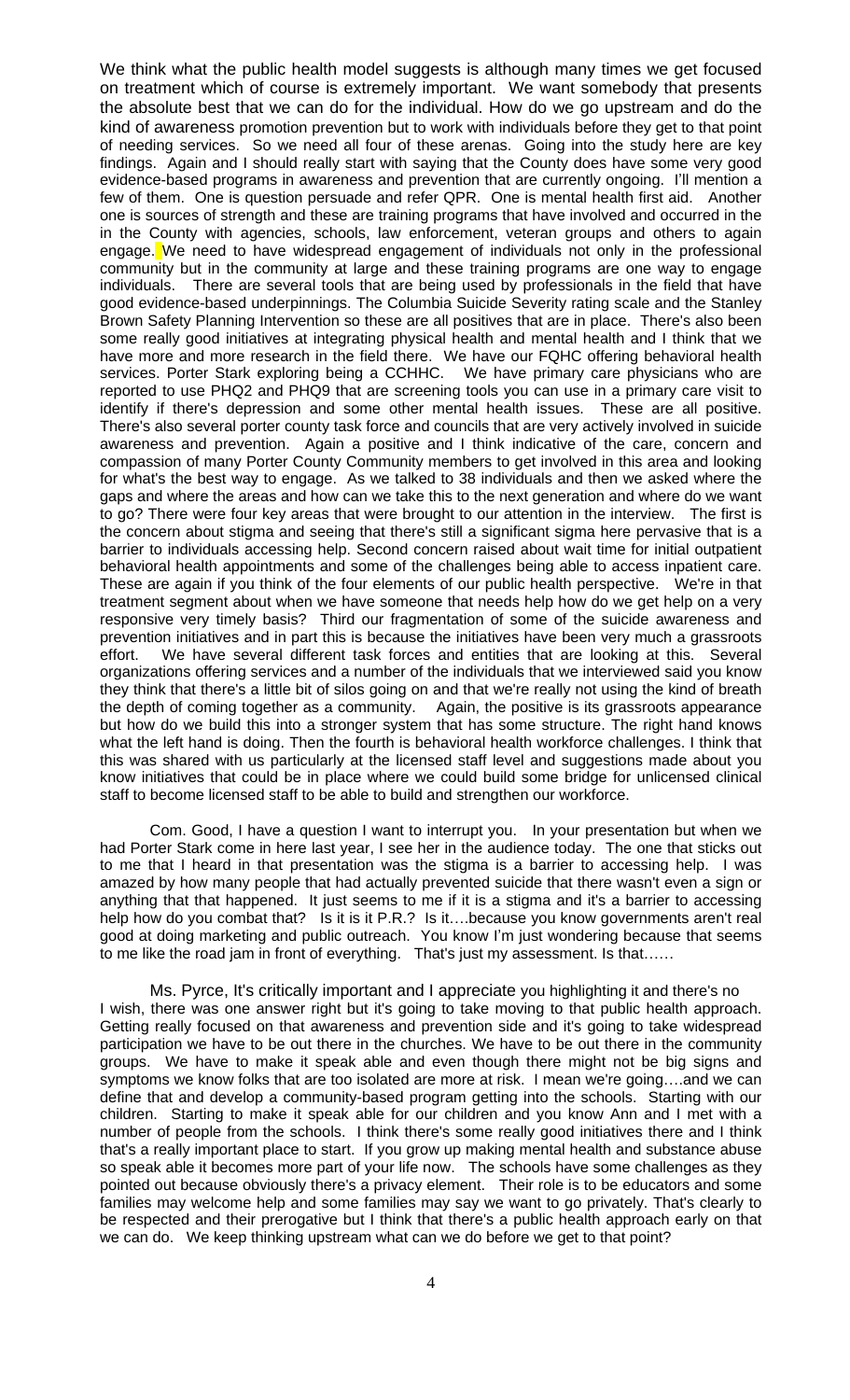Com Good, With all your background and everything do you think that that would fall under…

I mean I look at an outreach thing and I don't think that that would fall under our health department even though it is a health type issue because they talk about health care a lot in here. I'm just trying to figure out how obviously we got some collaboration to do that right I'm hearing that.

## Ms. Pyrce, Yes.

Com. Good, Between everyone but it's…I'm just trying to….I can't get past the stigma thing. That's what I'm trying to because that seems to me like that's what's going to open up the box.

Ms. Pyrce, Well that'll open up the box to help people get help. We have to figure out even earlier, before they need help what are we doing? From one to help reduce at-risk situations and two to look at protective elements. What helps people not get to that point? We call them protective factors and we can look at those protective factors and there's research and programs out there that define those but to your point the structure is the challenging part. You have a pretty decentralized function. I mean people in the interview said to us well some of the funding in and of itself creates the fragmentation because there's a grant for this program for this entity over here and you know then there's an initiative that's funded by the government over here and they're all separate but they need in this realm they need to be part of a county-wide structure. There are some states like Ohio has County mental health boards. I mean there's some other structures out there, but big picture that's something to think about. Where is the umbrella going to be because otherwise then we continue to do this good work that I'm describing, but there's still going to be the fractionation…?

Com. Good, (Inaudible) outreach then where do they go?

Ms. Pyrce, Right right right and I'll come to this in the findings and then how do we follow up and look at the outcomes because we're going to learn if what we're doing works by having our own kind of outcome monitoring follow-up system because it's a dynamic process and we want to keep making this better. Let's say we identified 20 individuals at risk in a six-month period. Where are

those individuals in six months and what kind of interventions? We have to have our own research project if you will because that's how we're going tie us back to stigma. We're really going to understand where to go with all of that.

Com. Biggs, I think in a big way that you know dissolving the stigma that is attached to the issue of suicide or mental health is stop calling it a mental health issue when it really is a disease that attacks the mental health. It's a disease like any other disease.

Ms. Pyrce, Right, we just don't have what some other disease like I tell people I wish it was, I could come here today and say you know it's like you broke your arm we'll put you in a cast and six weeks we're done. If you saw again those four the recovery we really have to support people and think about long-term lifelong recovery and that's part of the disease in our sector the way we have to think about it.

Com. Good, You can continue on. I didn't mean to do that.

Ms. Pyrce, No no I'm happy to answer. Recommendations, if you introduce this Com. Good (Inaudible) my first one is that we need an integrated Porter County Suicide Awareness and Prevention Program with these eight objectives. This I think could bring together all of the amazing work and take us to the next generation. First we need to increase the county-wide participation in the training programs with both professionals and the community in large and set some engagement targets. What percentage of the population do we think should be trained? Over what period of time? How do we set up a schedule? Then how do we work with churches and other community groups to be able to do that? Second related to that is we need both a participation level and an outcomes approach for the training programs so that we can communicate the findings to both program participants in the county at large. We need to learn from what we're doing and be able to track. I tried to pull some data for some of the training programs in place now but we really it was not available information to say okay well these hundred people were trained in what was the follow-up and what's the outcome and what was the utilization of those interventions? We need to be able to do that and we can do. I mean that's possible. Third we need to strengthen and define collaboration partnerships across our organizations and the community at large integrating in their peer support and again the individuals with lived experience. Four we need to look at models and processes to enable more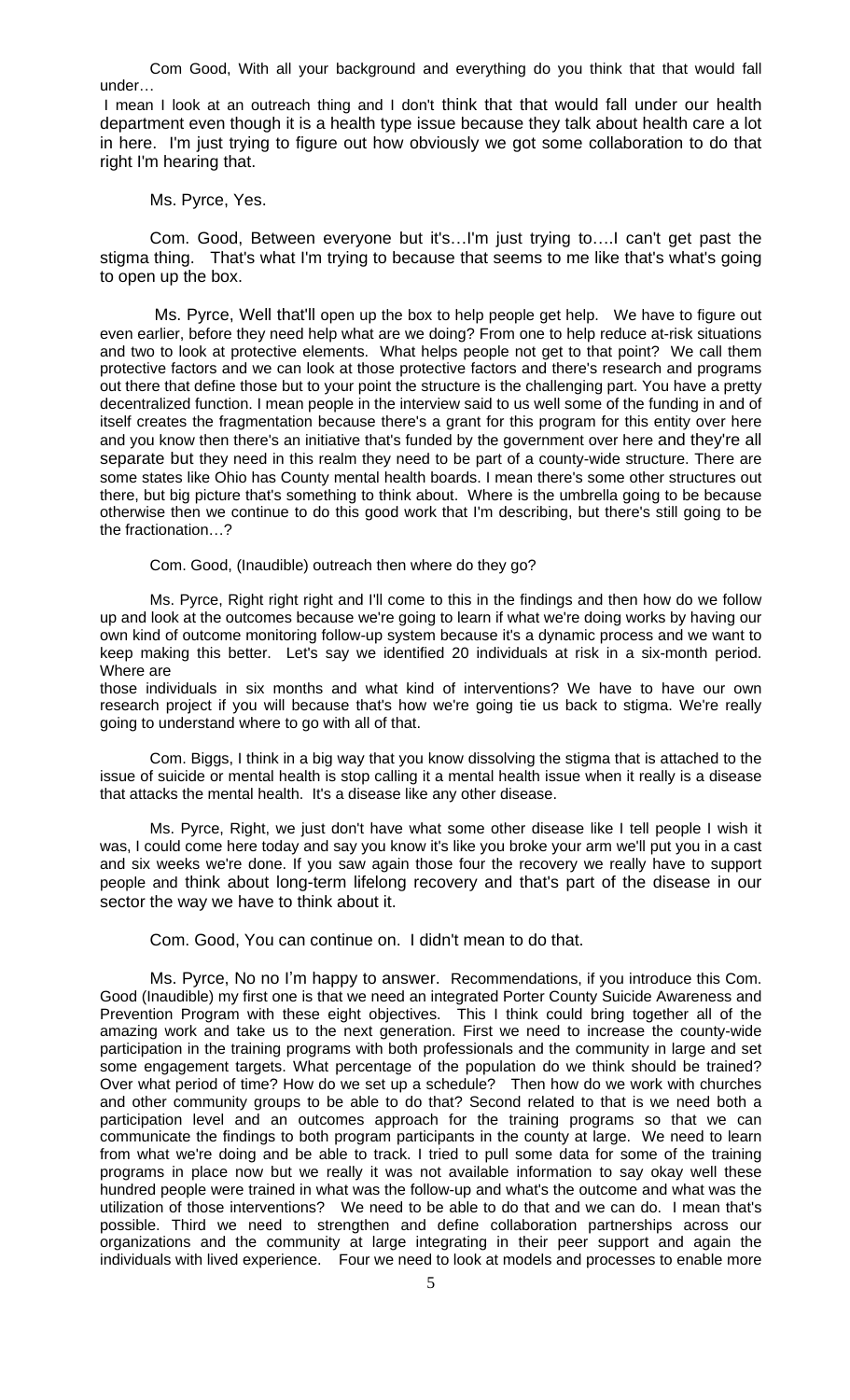timely access to outpatient behavioral health services. I know there are some initiatives underway looking at that. There's living room model offering groups. We need to know that folks don't feel stuck on a waiting list. Just even that terminology is to get to therapist. We need to be sure that there's availability of services and it may be changing some of the models. Maybe it's more group than looking at individuals and other types of the living room is peer support. Other ways to be sure people get connected with services on a very timely basis. Next looking at again we have to look at engagement about this. This is the public health model individual community and societal level we are always looking. Some are going to be more short-term, midterm, long-term but we need to make that commitment. Next continue to focus on this community-wise stigma projection program and finally kind of focusing on this integration of physical and mental health. Again, I was very pleased to see the work at FQHC in the health system recognizing it and looking at initiatives. That needs to be under the big tents as well because again you know primary care there's been a number of initiatives in our field called Collaborative Care. It came out of the University of Washington the Aims model really showing the benefit of that collaboration moving mental health identification into primary care offices. Again, is very early on identification and awareness? Second recommendation is developing as I've already talked about this public health model so that we focus on awareness prevention treatment and recovery that we really have all four steps of the process. Three looking at some type of (Inaudible) 24/7 365 crisis center where there is a place. I have met with the hospitals having behavioral health patients in a hospital (Inaudible) for three days. As you know not a good place so we need a place where crisis and acute situations can be managed as well as navigators. What I heard from many folks is we don't know where to go to get help and I had folks from their heart share with me lots of case examples. So this term navigator you've probably heard has become more prevalent in all of healthcare than individuals need navigators. We really need to be sure we have navigators to facilitate assessment referrals for acute and crisis situations. We also have upcoming the state launch of 988 that crisis line. I had some interaction with a couple of folks from the state so that will need to be integrated with this as well what happens with those calls. How do they get triaged, and what services will we have to be able to immediately work with browsers.

Com. Biggs, For the benefit of all this very quickly explain what the 988 program is?

Ms. Pyrce, It's going to be like you can just dial it if you have a suicide thought and we're going to have immediate attention that the states are rolling out.

Com. Good, Will those calls go to the state?

Ms. Pyrce, Well the state is still working that out. Although they have a July launch date it's really not going to be fully launched from the information I saw for probably another year or two. They will have designated places where the calls will go into call centers. I think the information I saw as of last week they had three call centers preliminarily identified for the state but it's a separate process then going through the community mental health center. That's where again we don't end up with fragmentation. Here we're going to need to get into that and it may very well be that Porter Starke is already doing that. I haven't had more recently that discussion but we need to be aware and we don't want that to be another fragmentation of an initiative that's not integrated into the county.

Com. Biggs, They're shaking their heads yes so I……

Ms. Pyrce, You're in it? Good.

Mr. Burden, We're a part of the team. (Inaudible not near a microphone.)

Ms. Pyrce, I looked at all the task forces. I did see they had three locations where they were saying foreign not one here.

Mr. Burden, (Inaudible)

Ms. Pyrce, Well that's what….yes I talked to Chris…

Mr. Burden, (Inaudible) from July you're going to get connections (Inaudible).

Ms. Pyrce, Right, yes if we're looking at a crisis center here and it's going to all be high coming in there. We don't end up with fragmentation with state initiatives. Good. Fourthly developing a suicide awareness and prevention peer support program. There's I think state funding to develop that that's out there right now another great initiative. Five again this we need an evaluation and outcome structure because that's another way to tie the different initiatives.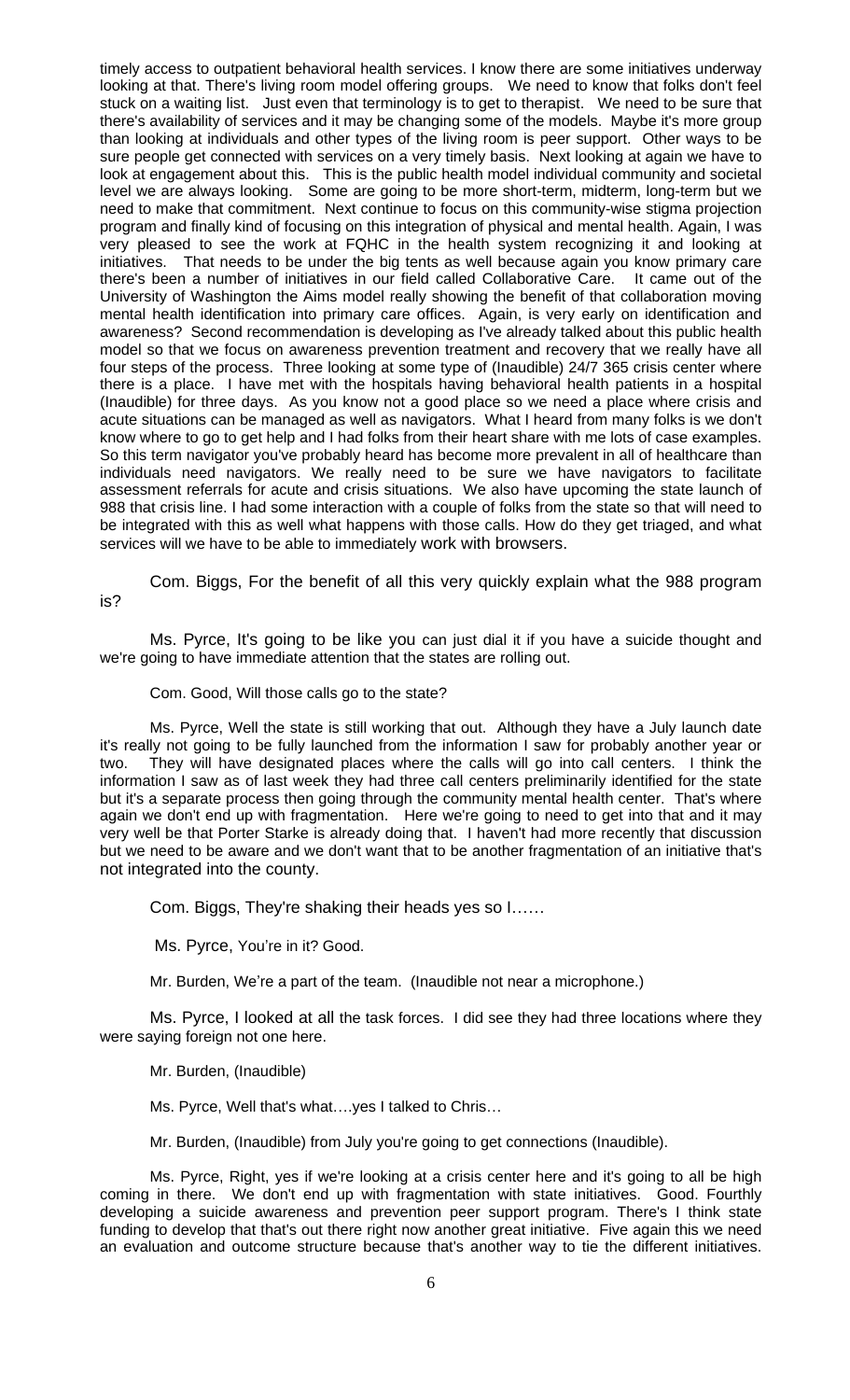How many people were trained in QPR, how many were trained in mental health for save, what do we know about six months later, three months later, how many interventions occurred as a result of that, what were the results of those interventions? I don't think that that's that difficult to do but we will learn so much from that. We'll be able to build the next generation program. Next steps I will say that we had great participation in this process and probably to everybody that participated they wanted to know if they could get information about the results of the assessment. I told them I would pass that on to you that they would very much like to see the findings and recommendations could be shared with participants. The second is obviously as a consultant we bring findings and recommendations. Then the question is where does it go and the next steps? I always highly recommend that we need an implementation plan with specific time frames because often you have initiatives that are short-term, midterm, long term so they need to be sorted out. If you really want to have an action plan obviously the recommendations need to be transferred into an action with a plan and with quarterly review just because it's a dynamic process. There could be some new research in the field and suicide that comes up in a year. We want to you know we want to be out there, we want it on Porter County you know to really be in its "A" game and continuing to be the best of the best and incorporating new information as it comes. So thank you.

### Com. Good, Thank you!

Com. Blaney, I have a couple of questions. I noticed our rates higher than the state and national average and do you happen to know and I know this wasn't part of your study if the surrounding counties are they also elevated like Lake and LaPorte County?

Ms. Pyrce, Well the state is elevated from the national and Porter County is elevated from both. It's available I don't have it. I could find that, the information's available.

Com. Biggs, So according to the graph there was a surge in 2017. It was quite noticeable. Any idea as to why?

Ms. Pyrce, No, it wasn't something that I looked into. I don't know. It would be interesting to know whether anyone else in the county looked at it at that point, from coroner's office or anybody else.

Com. Blaney, And are you aware of any communities who attacked this problem and had success and what kind of things they did?

Ms. Pyrce, Well there's….not in any package way that I could say if you just do A, B and C. I think again it's given the state system. Like for instance in Ohio. Ohio has mental health boards for a county. They have a different kind of ORG structure. I mean there are definitely some of the programs that are available. The State of Indiana has an anti-stigma campaign that they're rolling out. There are initiatives out there but what's not out there necessarily are these integrated county structures. So what's out there are programs and the issue is then you know how do we bring it together?

Com. Good, That's where I see the problem being. How do you bring it all together? I'm just sitting here thinking about if we were to want to take on something like that within the county just to connect everybody. Just a person to go out and connect everything we don't really have a department. I guess you could say maybe the Health Department.

Com. Blaney, May be the closest.

Com. Good, Maybe someone in there could do that. So it would appear to be based on where we're at with the programs that are out there we're probably going to have to partner with someone right? I mean I'm just talking out loud.

Com. Blaney, Even then it's so different the way you would approach a 60 year old man and a 15 year old girl. I mean how do you address?

Ms. Pyrce, Well the training programs for the QPR and the Mental Health First Aid they would be the hands-on for your example of approaching a teenage girl versus a 60 year-old man. The skills there. The roll-up the challenge is the (Inaudible) up how do we develop a County wide structure that's integrated. So many folks said to me we do great work and the words used where we're siloed, we're territorial, we're fragmented, which again I don't want that to sound negative. I think what it is is there's a lot of pride in individual organizations doing work. We don't have the bridges and the (Inaudible).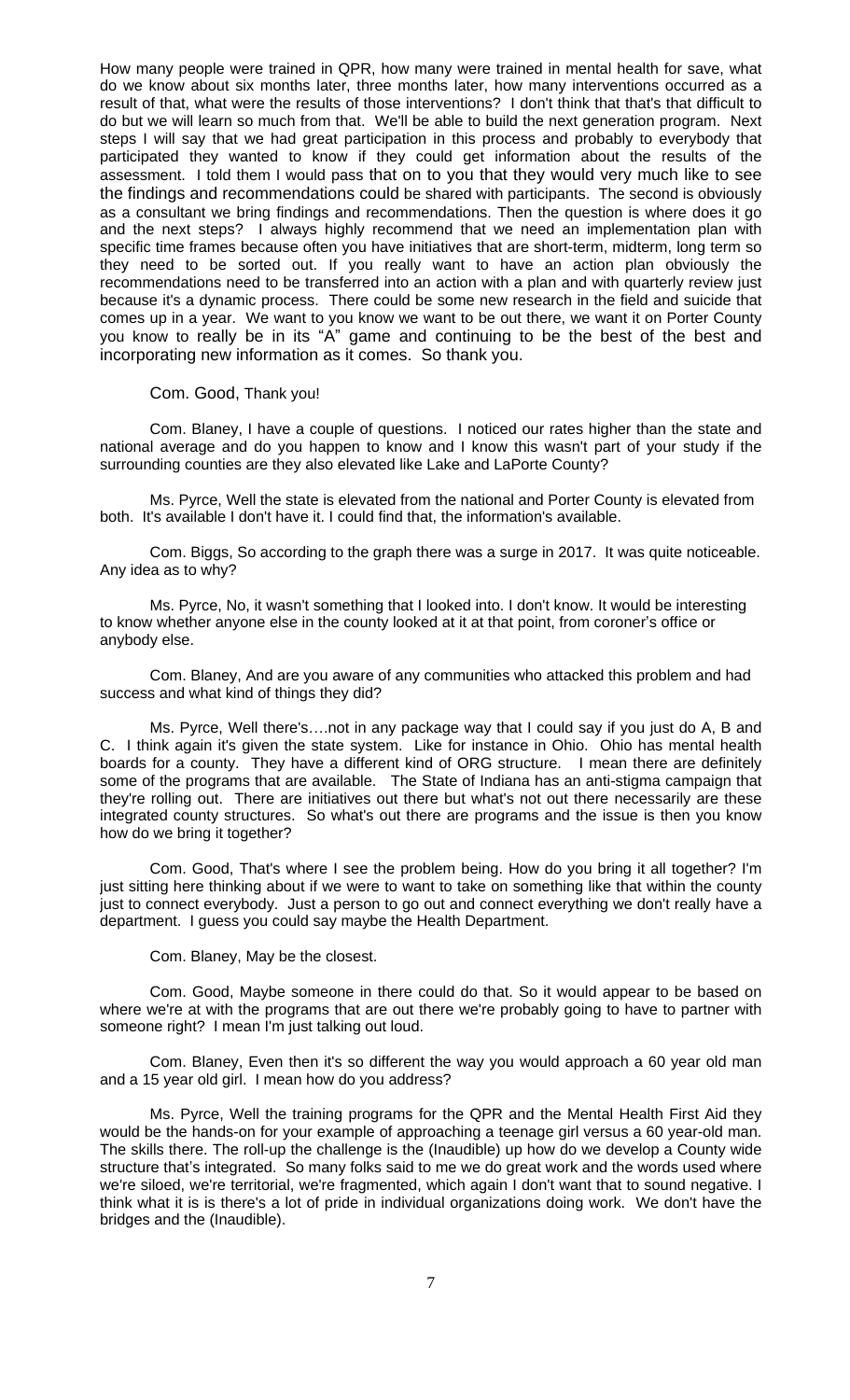Com. Good, County government in itself. I mean we have 28 different units up here and off that we have probably another 20 that are just you know advisory boards all kinds of things and it's just it becomes cluttered just within the county. So that we have problems messaging up here all the time. That's what this is this is messaging um so that's something that I hope this for me the report will start the stimulation. I also wanted to let you know that once we accept this report on behalf of the Commissioners this becomes a public document. Anyone that wants it you know we'll probably put it up on our website. Then anybody that wants it once we accept this is the public's document this isn't just ours. That's how that works. That's more for everyone in the audience to let them know that this information will be available out there that's the starting point.

Ms. Pyrce, There's some emerging community models. There's this be Well Community there is one out in Orange County California. A couple of other communities looking are facing the same challenge. How do how do we develop an integrated system? Again as people in these interviews pointed out they said well how do we do that when the funding and everything you know focuses on individual organizations? How does it come together?

#### Com. Good, It's very fragmented.

Com. Biggs, Well we're on the right path of becoming healthier as far as matter goes in that bringing you in, looking at what we're doing and making suggestions as how we can better manage what the problem is. I agree that for us to prepare ourselves for the next generation the way that we're going to manage this as a community. It's going to take a government like this one who's going to take the ball and get it running with it at least initially and turn it over to an organization whose staff will have the kind of professionals licensed professionals to deal with this. It's like a lot of things it is probably unfortunately going to take some resources on the County's part to help get that kicked off and to make sure that a report a 40-page report like this doesn't go to waste. That that would be a shame.

Ms. Pyrce, Again I'm impressed that we're here having this discussion and kudos to all of you at the County level for helping make this speak able. I mean in stigma that's the first big step making this is an issue speakable. I know that sounds simple but it's important.

Com. Biggs, It was brought to our attention Red Stone a Duneland School Board member brought it to my attention. I brought it to the Commissioners, Com. Good and Com. Blaney. Kudos to them for understanding that we need to take a hard look at this. We have and I think a harder look needs to be taken above and beyond this. We'll move on from there.

Com. Good, Thank you.

Ms. Pyrce, Thank you very much.

### Com. Blaney, moved to accept the Mental Health Study, Com. Biggs, second, motion carried.

Mr. Breitenger, You asked this question about stigma. I used to say that my youngest son committed suicide and it took an enormous burden off of me. With one counseling session I learned so much. They said drop that word. Say your son died of suicide. It took an enormous burden off of me. I felt a lot less blame and had a lot less shame. So now I can say my son died of suicide. It doesn't take a 40 page report (Inaudible, not near the microphone.) I would change that one vocabulary word and to me it change the whole process that we (Inaudible) grieve.

Com. Blaney, Thank you.

Com. Good, Thank you Walt.

## **Antero Group – A contract to provide engineering services for the OCRA Grants awarded on behalf of the VLACD.**

### **Mendenhall and Associates LLC – An agreement to provide administration of the OCRA Grants awarded on behalf of the VLACD.**

Atty. Hollenbeck, Very briefly. Through your sponsorship the Conservancy District has been awarded and you have been awarded a grant from the Indiana Office of Community and Rural Affairs to implement a comprehensive storm water management program in the Blackhawk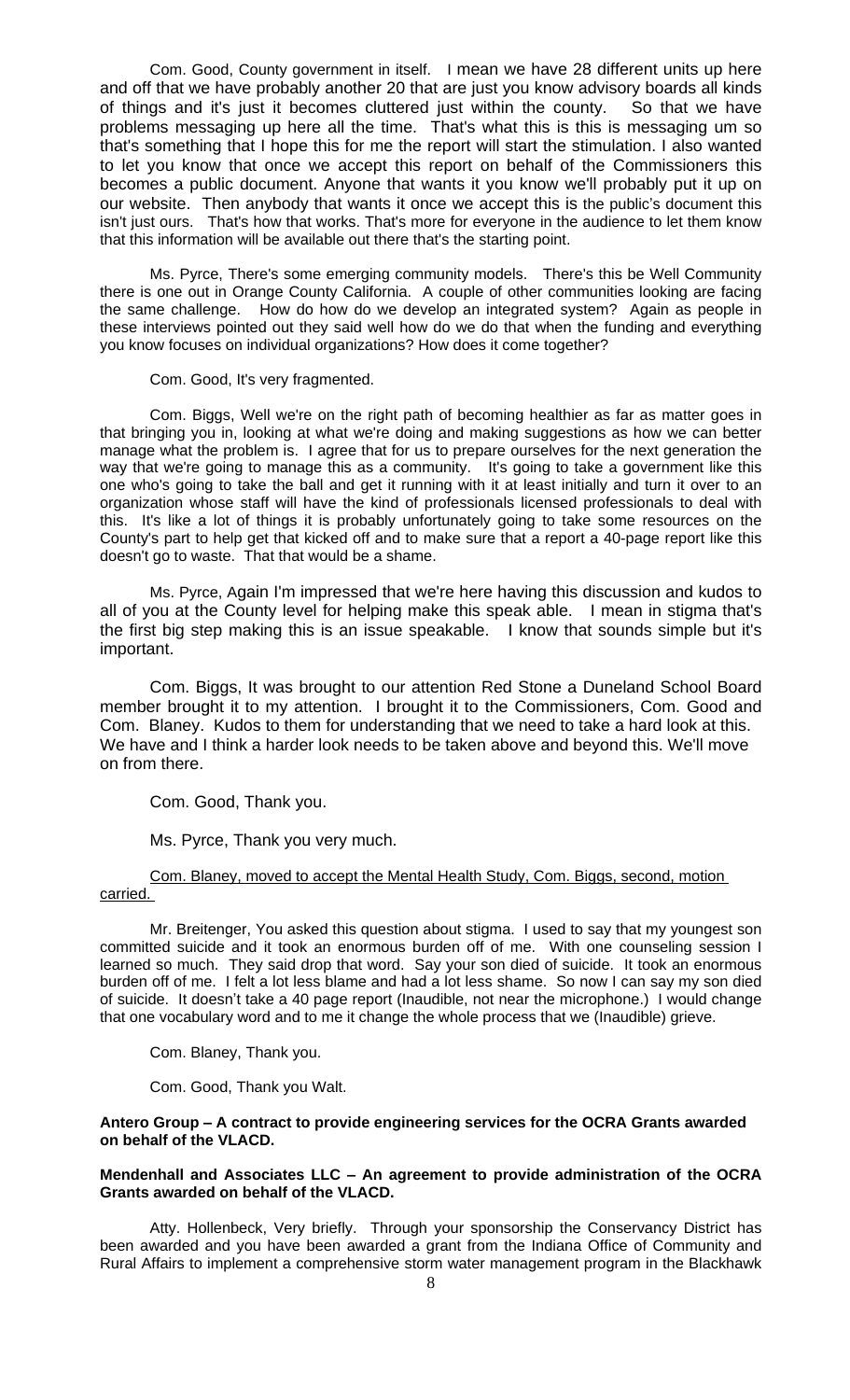Beach Area on the north side of Flint Lake. These two contracts were solicited through a competitive process and we are here today to needing your approval so we can move forward with both of the projects. The first one that is on the list is for engineering services. That had a budget of \$75,000.00. We were able to consummate an agreement with the engineers for \$70,000.00. The second one is for grant administration. The budget is \$20,000.00 and the successful provider has agreed to do it for \$19,000.00. So we stand before you with two under budget contracts to get started in this process and we again as a Conservancy District appreciate the Commissioners stepping forward. You may remember this was the third try. The third time was the charm. We had to go through as Jeff painfully knows that paper trail three different times, which you were always available on accommodating and it has always paid off. Dollar wise this is a \$331,000.00 project. The grant is for \$271,000.00. The \$60,000.00 will be paid by the Conservancy District. There is no money to be expended by the County. This is a win win. I know storm water drainage is on the top your list. This is a project we're getting a grant for and the Conservancy District is going to pay the local share. Thank you for working with you on this and we ask for approval this morning on both of these contracts. I have reviewed them. I've negotiated them. Most importantly they comply with the grant regulations and they also comply with the requirements we place on them in terms of standard conditions and provisions.

Com. Biggs, moved to approve Antero Group, Com. Blaney, second, motion carried.

Com. Biggs, moved to approve Mendenhall and Associates LLC, Com. Blaney, second, motion carried.

### *ANIMAL SHELTER – TONI BIANCHI, DIRECTOR*

**Donation Funds Received as Beneficiary from the following Estates:**

| Mehl    | \$875,000.00 |
|---------|--------------|
| Coan    | \$18,234.00  |
| Kujanik | \$137,144.00 |

Ms. Bianchi, Over the last 6 to 8 months we have received 3 rather large donations due to being named beneficiary in some Porter County citizen's wills. We have right now in our donation fund \$1,355,960.00.

Com. Good, As you can see on the board those are the 3 donations that we received over the last six months. Good news. Congratulations to the Shelter! We always knew building a new facility there 7 years ago we would hope that it would eventually it would start coming and it's great to see it happen.

Ms. Bianchi, We would like to take some of that money and use it to shore up our outside kennels. We did it with our main kennels. Darren has been working on this a lot. I am going to let him take the floor.

Mr. Biggs, We would like to appropriate \$50,000.00 into our Building Maintenance to take the fence down from a 9 gage to a 6 gage. This is a thicker fencing. We find that our dogs like to chew on a 9 gage. The quote I believe to change everything out as well as add toppers to the runs came to a little under \$43,400.00.

Com. Good, Who is the contractor?

Mr. Biggs, Northwest Indiana Fencing. They already did the main runs.

Com. Good, Are these the runs in the back or the front?

Mr. Biggs, The (Inaudible) which is on the front of the building the small breed and the quarantine which are on the sides.

Ms. Bianchi, We just had an escape last week.

Com. Biggs, Are those runs long enough?

Ms. Bianchi, Yes.

Mr. Biggs, I would say that they are adequate for the dogs.

Ms. Bianchi, It gives them enough room to get out and move around but not too much running space so they could get a good jump over the fence.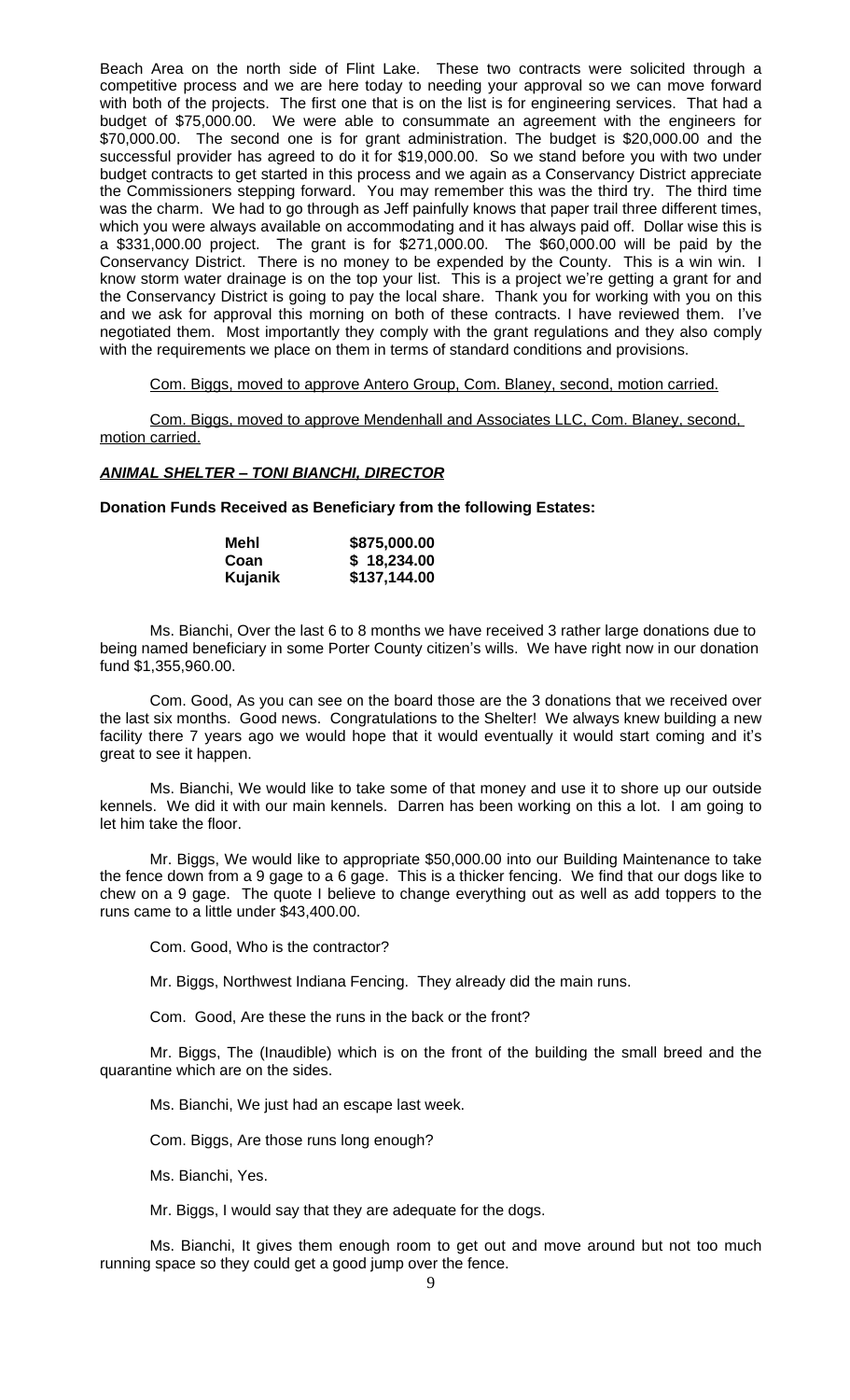Com. Good, Some of those dogs are pretty athletic.

Ms. Bianchi, We've had some very agile dogs.

Com. Blaney, moved to approve the \$43,400.00 to Northwest Indiana Fence, Com. Biggs, second, motion carried.

Com. Good, This is great news and congratulations for all of the work you guys are doing out there. That is huge.

Com. Biggs, No body donates that sum of money to a failing operation.

Ms. Bianchi, There is more from the \$875,000.00. There is still about \$30,000.00 in that account that we will receive when they close out the will.

Com. Good, Now we can get some better vehicles because our vehicles are at Def-con 5.

Mr. Biggs, As of May  $5<sup>th</sup>$  the 2 new vehicles are at the outfitters being set up.

Com. Good, That one is scary.

Ms. Bianchi, The one we have replaced but the other 2 should be in in about a month.

### **A Request to change two Job Title positions as follows:**

- **Kennel Supervisor to Health Care Technician.**
- **Rescue/Event/Volunteer Coordinator to Health Care Technician.**

Com. Good, moved to approve the change of 2 Job Titles, Com. Blaney, second, motion carried.

Com. Blaney, And truly without good leadership out there we wouldn't be getting these donations new building or not. That helps but we need you there.

Ms. Bianchi, Thank you.

Com. Good, Thank you all.

#### *ITS – LEE CHILDRESS, DIRECTOR*

## **A Request to Transfer Funds – Fund #1000 General Fund from Acct. #4510 Data Processing Equipment to Acct. #3130 Training and Education in the amount of \$14,000.00. This will provide internet security and training.**

Mr. Lee, Up to this point we have mostly focusing on security from the outside so no terrorists attack us. We're pretty confident that the equipment and policies we have in place are working well. That doesn't mean we're going to stop working on that. Now we need to look internally to see what our weakest links are. This contract provides us service with training us and the employees and staff on best practices on how to identify problematic emails/spam.

Com. Blaney, It is getting harder and harder.

Mr. Childress, It really is. They are cleaver.

Com. Biggs, It is always changing. That was going to be my question. If we improve this is this something that is going to be ongoing?

Mr. Childress, If you approve the budget yes.

Com. Biggs, Well Lee don't you agree?

Mr. Childress, I do agree because like we had said things change how they cleverly create…..

Com. Biggs. Quarterly.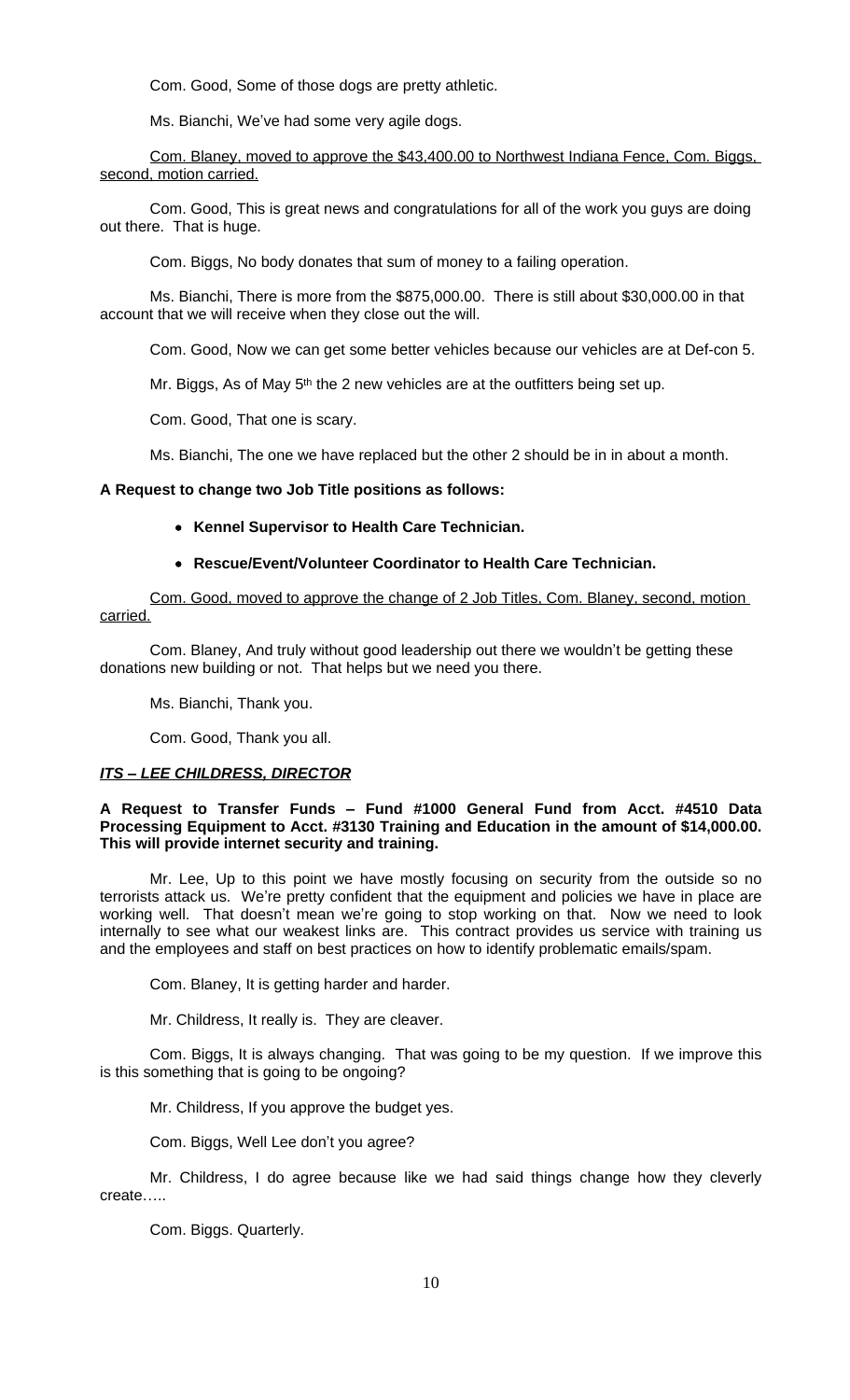Mr. Childress, Exactly. This contract is for 3 years but the amount is for this year's payment. They broke it into 3 annual payments.

Com. Blaney, moved to approve the Request to Transfer Funds, Com. Biggs, second, motion carried.

### **A Request to Transfer Funds – Fund #1000 General Fund from Acct. #4510 Data Processing Equipment to Acct. #4440 Furniture / Fixtures over \$100.00 in the amount of \$6,000.00. To replace broken office furniture.**

Mr. Childress, This is for furniture for my office. I have the office furniture that Susan Larson had when she was Center Township Assessor.

Com. Good, I can agree to the whole office set up down there.

Mr. Childress, It is way over 20 years old. The desk has to rest against the wall to stay standing. The veneer is chipped so you snag your clothes on it.

Com. Blaney, moved to approve the Request to Transfer Funds for Office Furniture, Com. Biggs, second, motion carried.

### **A Request to Transfer Funds – Fund #1000 General Fund from Acct. #4510 Data Processing Equipment to Acct. #3610 Maintenance Agreements in the amount of \$20,000.00. To cover additional maintenance contracts and the projected shortfall at the end of the year.**

Mr. Childress, This is for ongoing maintenance agreements that have come up with contractors. As well as our Duo which is our second authentication for people working remotely. Those costs keep expanding. We want to cover that before the end of the year.

Com. Good, Do you think we will be out by the end of the year of people working from home?

Mr. Childress, I hope that but as far as disaster recovery goes we keep the Prosecutor's office ongoing because in case something happens we have to cover those costs. There will always be costs.

Com. Blaney, moved to approve the Request to Transfer Funds for Maintenance Contracts, Com. Biggs, second, motion carried.

### **NITCO – A Contract to provide redundant telephone service to E911. This contract would allow E911 to have a backup solution providing continued, uninterrupted telephone service. There will be an \$806.00 monthly fee with a one-time installation fee of \$99.00, which will be paid for by E911.**

Mr. Childress, This is why I have Paige up here because 911 will foot this bill. Currently the phone lines that service 911 the SIP lines come into the Sheriff's Department straight to 911. Should any of that equipment fail or the line between the Sheriff's Dept. and 911 fail or we want to do any maintenance on those servers or equipment they have an outage for telephones which is not very good for 911. What we are doing is creating another line of telephones building which will then go to 911. We will have a redundant backup. If one fails the other one will provide backup.

Com. Good, I'm sort of surprised that one get missed?

Mr. Childress, Right.

Com. Blaney, moved to approve the NITCO contract, Com. Biggs, second, motion carried.

#### *FACILITIES – TRACY WOOD, INTERIM DIRECTOR*

### **Enterprise Fleet Management - A Request to Lease a 2022 Dodge RAM 4 x 4 Crew Cab in the amount of \$1,107.13 per month and a 2022 Dodge RAM 4 x 4 Regular Cab in the amount of \$792.97 per month.**

Com. Good, Our dump truck that does a lot of heavy lifting that we nabbed from the Expo Center I think about 5 years ago the entire underneath of the truck gave out. No we are a truck down going into mowing season. We were eventually going to get some vehicles but you couldn't buy vehicles for the last couple of years because you couldn't get any so we were just working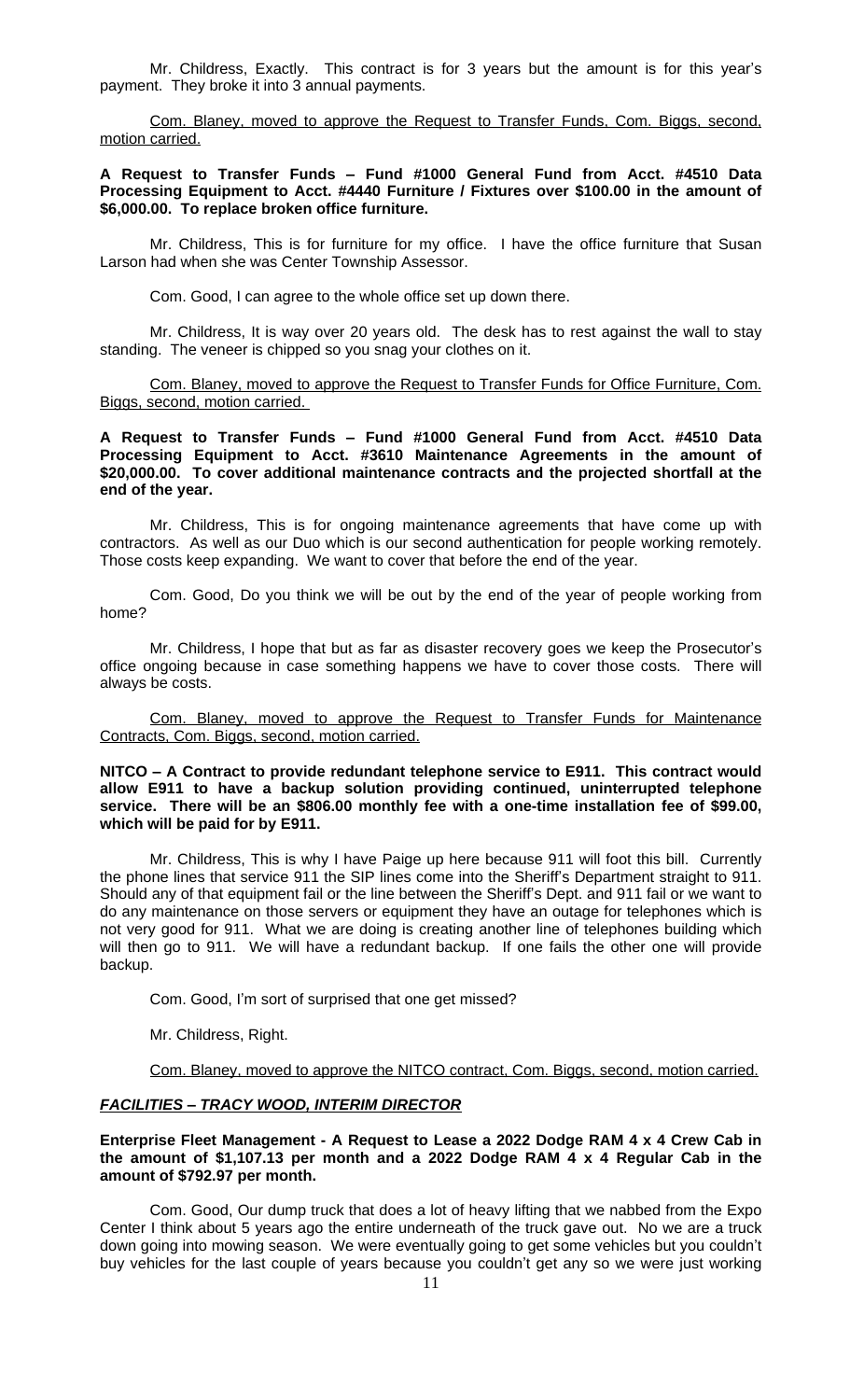with what we had. I know you've spent a lot of time working with Scott trying to figure out…because they are at a premium too out there. I was very surprised by the numbers that you did go out and get so thank you.

Atty. McClure, This went through probably 30 different matches before we were able to…I believe both of these are still available.

Ms. Wood, Yes they are.

Atty. McClure, We still have to deal with that timing issue. We were able to stay within the Enterprise Fleet Management and they were able to procure these 2 vehicles that are outlined. These are available at a dealership so these would be something that we would get sooner rather than later and also have the budgetary ease of dealing with a monthly payment as opposed to \$60 or \$70,000.00 a vehicle as a capital outlay in one given year. This particular budget is a pretty rough way to go in May. These 2 are very good and we're lucky that they are out there. It is good that we can go back to Enterprise Fleet Management because I think it has been working very well in the other departments.

Com. Good, Tracy where did we leave it with the dump trailer?

Ms. Wood, We actually put some sides on our small trailers. So we decided that that is not as needed as they originally had thought. They used the dump truck while we had it.

Com. Good, There are options out there if we need it.

Ms. Wood, The dump trailer is more economical.

Com. Biggs, moved to approve the Enterprise Fleet Management Contracts, Com. Blaney, second, motion carried.

Com. Biggs, Tracy thank you for taking care of the front of the building. It looks wonderful. You're doing a great job.

### *HIGHWAY DEPT. – JIM POLAREK, SUPERVISOR*

# **Accepting New Bids for Liquid Bituminous pertaining to Chip Seal roads. The bids will be opened at the June 7th, 2022 meeting.**

Mr. Polarek, We thought we could try something a little different this year since we have a known quantity that we are looking to buy. We think we may be able to get a little better price.

Com. Good, I always wondered why we open our bids for oil type products in the winter.

Mr. Polarek, You're playing the market no matter what. Hopefully this ends up in our favor since they will be roughly selling us 300,000 gallons of material. We may get a better price than we were looking at before.

Com. Good, It's worth a try.

Com. Biggs, moved to approve the Acceptance of New Bids for Liquid Bituminous, Com. Blaney, second, motion carried.

### *DEVELOPMENT & STORM WATER MNGMNT. – BOB THOMPSON, DIRECTOR*

### **Introduction - David Champion – Assistant County Engineer/Development Review Engineer.**

Mr. Novotney, We talked about this at the Storm Water meeting this morning but we have a better attendance at the Board of Commissioners' meeting. I would like to introduce David Champion has joined our staff as Assistant County Engineer. He is going to run our development review program. We will help me with all of the private development review and inspections that we are responsible for. David relocated his family from the state of Maryland last month and has just started with us last week. Very glad to have David on staff. He has a wealth of experience and knowledge that will be a great asset for our staff and for the County at large.

Com. Good, Welcome.

### **The Preserve, Performance Agreement and Letter of Credit for Phase 3.**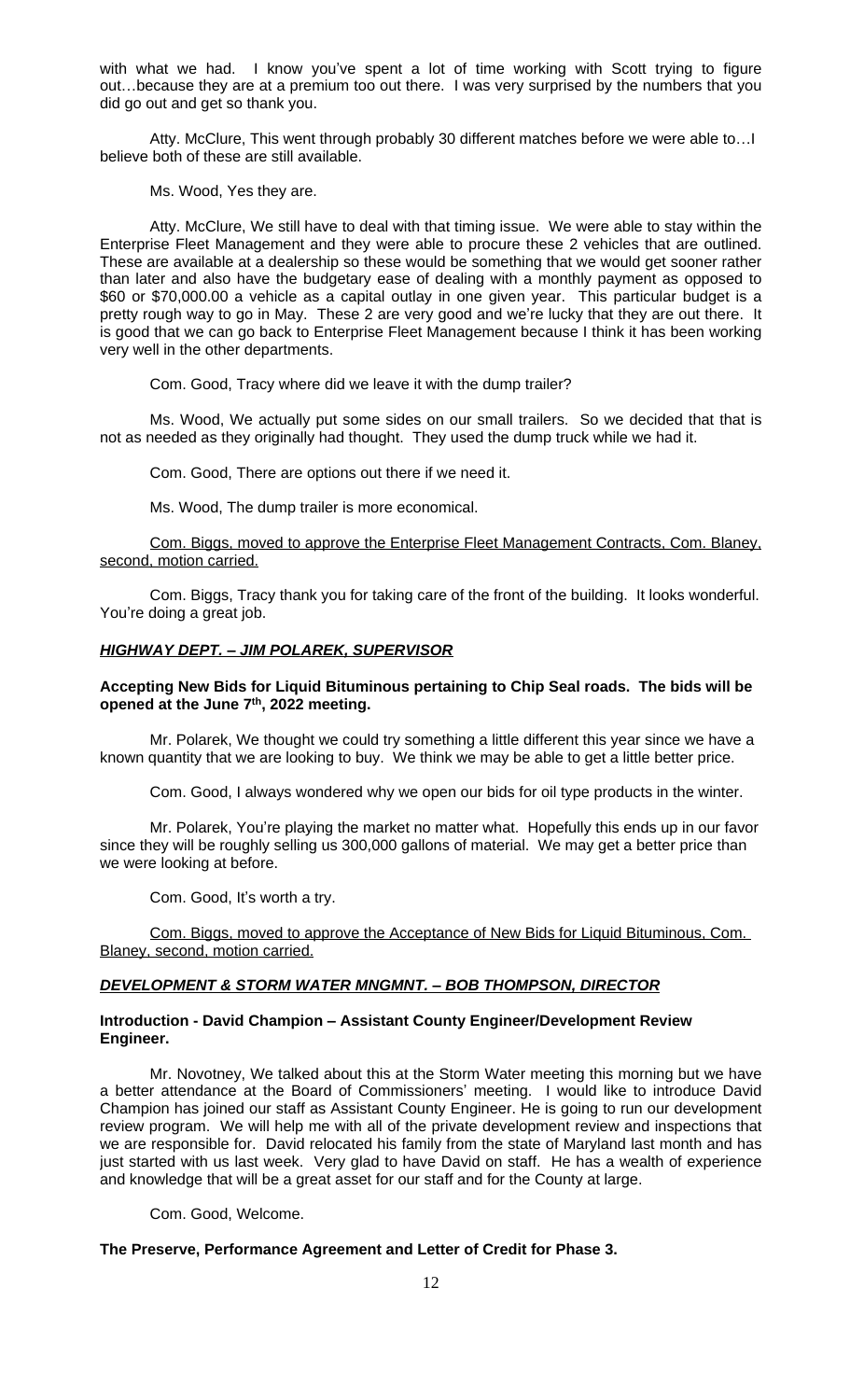Mr. Novotney, The Reserve Phase 3 is nearing substantial completion of their public infrastructure. Roads and storm water as well as sanitary and water. At this point they have submitted a performance agreement that basically states that they are warrantying that they are going to complete those improvements in a timely manner and have provided a letter of credit as financial guarantee in the amount of \$134,552.40 which is the value of the remaining public improvements. If they don't complete them we have that letter of credit we can draw upon to complete with our own forces. Staff is recommending that the Board accept the letter of credit and approve the performance agreement for the Preserve Phase 3.

Com. Blaney, moved to approve the Performance Agreement and Letter of Credit for The Preserve Phase 3, Com. Biggs, second, motion carried.

## **CCMG 2022 Award for \$1 million.**

Mr. Thompson, INDOT has awarded Porter County \$1 million. That is a 50/50 match. We were working all of this up in early December. The applications were due in the beginning of January. It was for \$2 million worth of projects. We are requesting to go out for the sealed bids for the project paving because of the oil prices we are now predicting that the \$2 million of projects that we estimated are probably going to be over \$2.6 million if no higher. We're looking at originally the costs for doing those roads…they were milling and then coming back in to do a structural surface on the roads was probably estimated at \$185,000.00 per mile roughly. It is 10.8 miles that we are looking at for this project that we were awarded on. The estimates that we are throwing out now are probably \$250,000.00 a mile.

Com. Biggs, I wonder how many projects are statewide are going to fail because these smaller communities will not have that additional money to make up the difference.

Mr. Thompson, True some of the smaller communities depending on populations INDOT does a 75/25 match with them.

Com. Good, They do a lot of chip and seal too.

Mr. Thompson, Correct, because of your size and the larger cities Valparaiso, Chesterton fall into that and they're at the 50/50. Everyone is in this same situation.

Com. Biggs, It's a lot of money, \$600,000.00. It's not like we just have it laying around some place. It's a shame. It doesn't have to be that way.

### **Seeking Sealed Bids for CCMG 2022 paving projects – County Line Rd., 550 North, 400 East, 500 West, 500 East, 700 North, 900 South, Baums Bridge Rd., Tower Rd, and 400 North.**

Com. Good, This has already been approved by the State.

Mr. Thompson, Correct.

Com. Biggs, moved to approve seeking Sealed Bids for CCMG 2022 Paving Projects, Com. Blaney, second, motion carried.

Com. Biggs, When will they likely get started on these?

Mr. Thompson, When we get the sealed bids opened I'm thinking we will probably get started on this in you July meeting and then probably looking at August/September.

Com. Biggs, But they will be completed this year?

Mr. Thompson, Yes.

Com. Biggs, Depending on your conversation with the County Council goes.

Mr. Novotney, Depending on bid prices and the conversation with the County Council.

#### **Announce Marquette Trail, Phase 3 and 4, NextLevel Trails Award of \$4.9 million.**

Mr. Thompson, We just recently found this out that our grant application for NextLevel Trails, the Marquette Trail. This is where we were going to be going from the Dune Park Train Station through to Beverly Shores and about where the Lake Shore County Rd. is within Beverly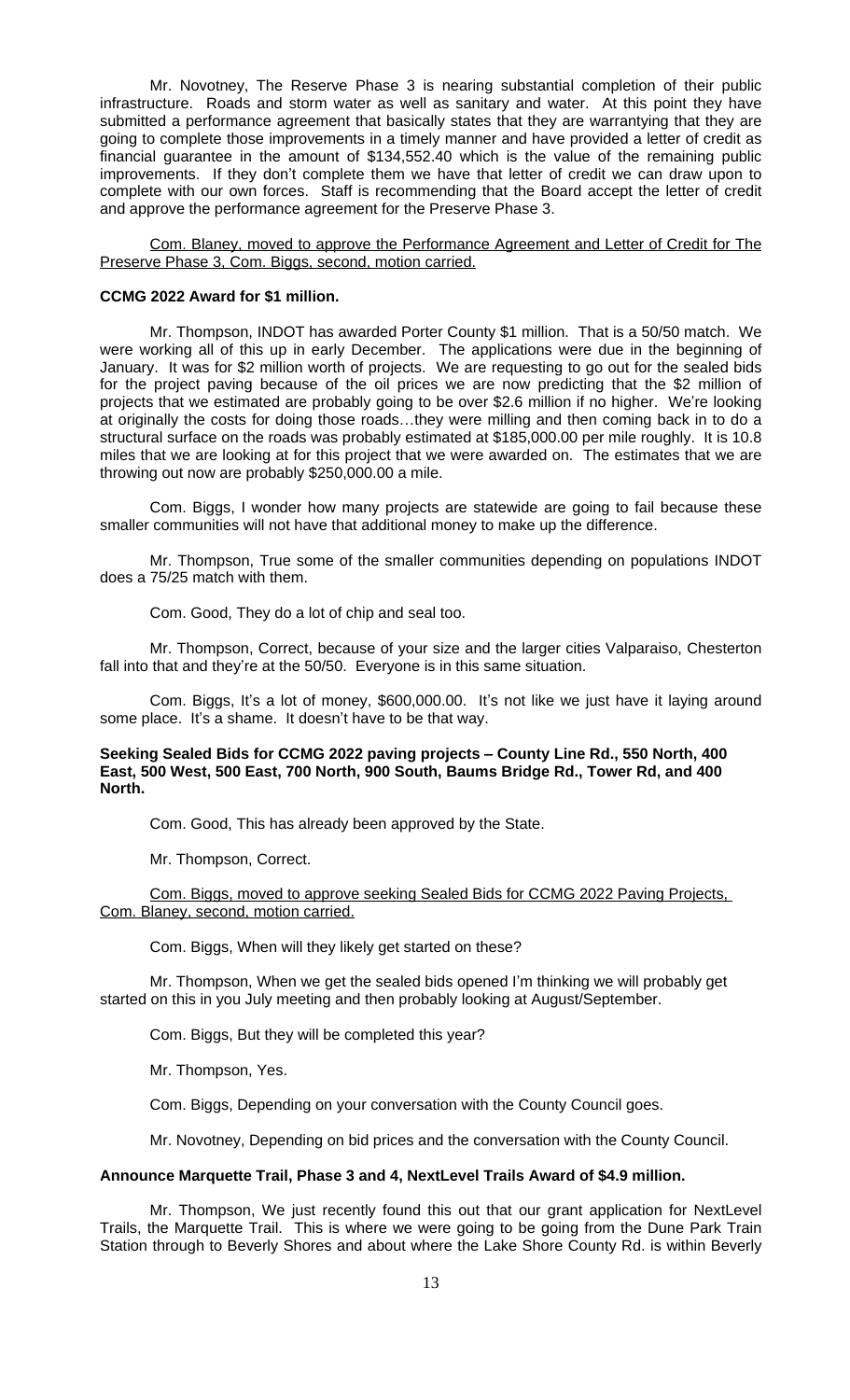Shores is at. I also call it Brown Rd. I believe, 500 E. about that location. We were awarded \$4.9 million for the NextLevel Trails grant.

Com. Biggs, So that decision by the Commissioners to (Inaudible) some ARP funds to put toward these funds to qualify.

Mr. Thompson, Correct.

Com. Biggs, That was pretty smart.

Com. Good, We put the \$2.5 in. We have the \$4.9 then plus the money we had back from the federal funds we received years ago. I come with right around \$10 million.

Mr. Thompson, \$2 million roughly on the west end and it is probably going to be a little over \$2 million on the east end.

Com. Good, So we have about \$9 or \$10 million and we haven't even put….other than the \$2.5 which is really ARPA money but it's ours I guess. I'm thinking the trail is not going to be much more than that. I know we have some crossing that we have to do. This is exciting.

Mr. Thompson, Low and behold I was told the costs are going up.

Com. Good, Well of course they are.

Atty. McClure, That is amazing \$4.9 million. Good job!

Mr. Thompson, Thank you!

Com. Good, That is a State NextLevel Grant.

## **A Request to Vacate the Right-of-Way of Lumber Lane in Lake Eliza. Petitioner Kim Marie Korellis – 1st Reading.**

### **OPEN PUBLIC HEARING**

Com. Good, First call is there anyone wishing to speak against this right-of-way? Second call anyone wishing to speak against this right-of-way? Third and final call anyone wishing to speak against this right-of-way? First call is there anyone wishing to speak in favor of this rightof-way? Second call anyone wishing to speak in favor of this right-of-way? Third and final call anyone wishing to speak in favor of this right-of-way?

#### **PUBLIC HEARING CLOSED**

Com. Blaney, moved to approve to Vacate the Right-of-Way on 1<sup>st</sup> Reading, Com. Biggs, second, motion carried.

Com. Good, The 2<sup>nd</sup> Reading will be on our June 7<sup>th</sup> agenda.

### **ARPA FUND PERTAINING TO TRUSTEES**

Com. Blaney, Our original document made it a little difficult for them. I would like to amend our ARPA Ordinance to allow to use the funds that we already provided for them for any allowed legal use of ARPA funds but revenue replacement.

Com. Blaney, moved to approve to amend our ARPA Ordinance to allow to use the funds that we already provided for them for any allowed legal use of ARPA funds but revenue replacement, Com. Biggs, second, motion carried.

Atty. McClure, To be clear we're not changing ARP Ordinance money. It is the same amount of money that was already appointed or approved to the Trustees. The original version had it more tucked into one of Jim's committees, the Behavioral I believe. This allows the Trustees to utilize it for any legal use within the ARP guidelines but for revenue replacement. I believe the Commissioners received several requests from the Trustees to allow that to happen. Again, no other changes are being made except for the money that was already approved to the Trustees to be utilized under the available ARP categories. I believe at that point in time it was \$500,000.00 split by population for the Trustees for their individual township.

Com. Blaney, It allows them to be a little more responsive to the needs in their individual communities.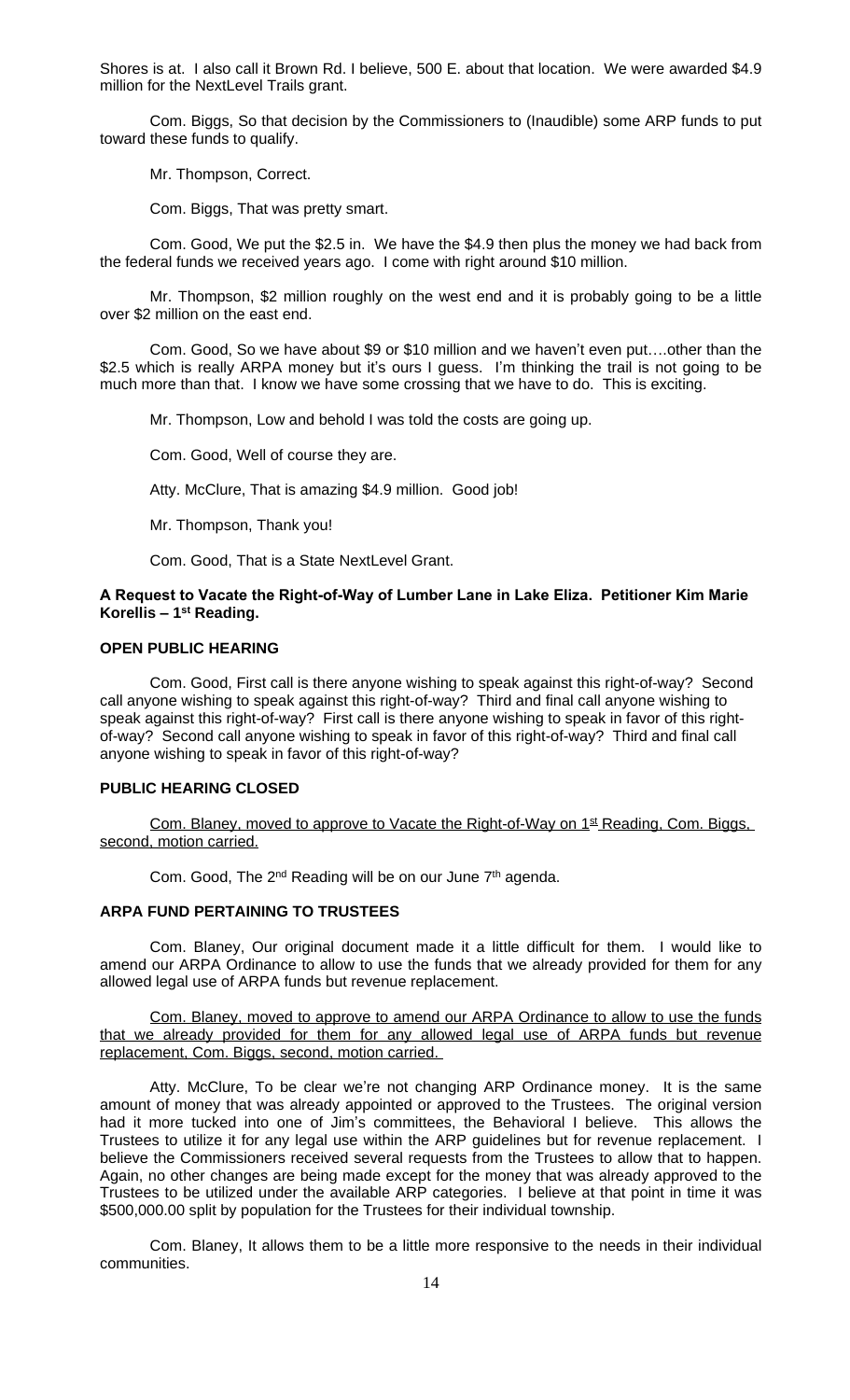Com. Good, The way it was written it was pretty tight. This should cover that.

## **CITIZEN COMMENTS**

Ms. Miller, My name is Dawn Miller. I live in Valpo. I have just a couple questions. Um Com. Blaney I see listed here on this agenda the Memorial Opera House. I had a few questions. Oh I'm sorry have you been in recent discussions and meetings in Indy with an architect and have renderings? Second question since you told me the Opera House was off the table no ARPA money will be used how will this project be funded? It has been brought to my attention that you plan on using the money from the hospital sale. The original amount proposed was \$5.5 million dollars and now the number is being reported at about \$7 million dollars.

Com. Blaney, I've not been to Indianapolis but I have been on a Zoom meeting with our architects and what was your next question?

Ms. Miller, Did you have the renderings? Did you? I didn't know if you answered it. I couldn't hear.

Com. Blaney, I received those within the last week and yes we're starting to look at renderings and we will push those out to the community as soon as possible.

Ms. Miller, So when you came to me and told me that the Opera House is no longer on the table….

Com. Blaney, For ARPA funds.

Ms. Miller, That was just for our funds so we're going ahead to take money from a hospital fund?

Com. Blaney, The funding has not been determined and I don't make that decision by myself. There's seven Council members and two other Commissioners and we have some other ideas as well and it's a work in progress.

Ms. Miller, I just think \$7 million dollars for a building…..

Com. Blaney, We don't have our final number yet but it wasn't \$7, it will increase like everything else.

Ms. Miller, Do you have any figure? I mean between the \$5.5 million and the \$7 million?

Com. Blaney, We're still trying to figure it out but it looks like it'll be over \$6, yes.

Ms. Miller, So about maybe 6.7 million almost.

Com. Blaney, I don't have an exact number.

Ms. Miller, Well do you know if it is actually going to be used from the hospital?

Com. Blaney, No I don't know that yet. Like I said it takes Council approval and it takes three Commissioners. At least two to decide what we want to ask for from the Council. That's absolutely not just up to me. Not by a long shot.

Ms. Miller, Like I said I just think that's uh quite a bit of money considering. That kind of money could help so many people. So many businesses. I mean I think it's really bad that we're looking at a building and going to take money from hospital sale and wherever else you get the funding to put towards the building.

Com. Blaney, I really doubt we're going to end up using money straight from the hospital sale number one. Number two this is a building that services many community members but more importantly it's a Memorial to the Civil War Veterans and when it came